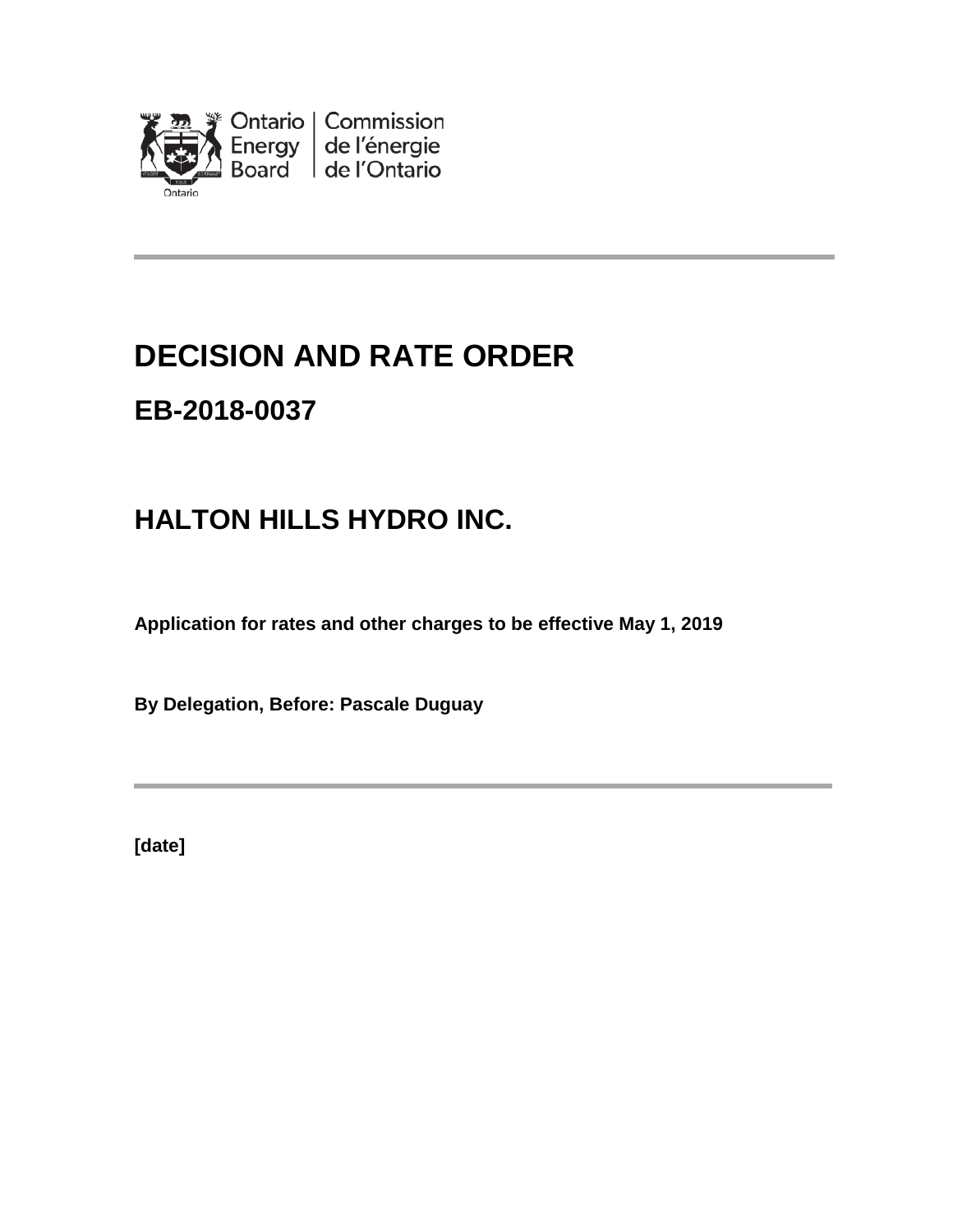### **1 INTRODUCTION AND SUMMARY**

Through this Decision and Order, the Ontario Energy Board (OEB) approves the incentive rate-setting mechanism (IRM) application filed by Halton Hils Hydro Inc. (Halton Hills Hydro) on October 15, 2018, as amended during the course of the proceeding.

Halton Hills Hydro serves about 22,000 mostly residential and commercial electricity customers in the Town of Halton Hills. The company is seeking the OEB's approval for the rates it charges to distribute electricity to its customers, as is required of licenced and rate-regulated distributors in Ontario.

A distributor may choose one of three rate-setting methodologies approved by the OEB. Each of these is explained in the OEB's *[Chapter 3 Filing Requirements for Incentive](https://www.oeb.ca/sites/default/files/Chapter-3-Filing-Requirements-20180712-1.pdf)  [Rate-Setting Applications](https://www.oeb.ca/sites/default/files/Chapter-3-Filing-Requirements-20180712-1.pdf)* (the Filing Requirements).

Halton Hills Hydro's application is based on a Price Cap Incentive Rate-setting option (Price Cap IR) with a five-year term. The Price Cap IR option involves the setting of rates through a cost of service application in the first year. Mechanistic price cap adjustments, based on inflation and the OEB's assessment of the distributor's efficiency, are then approved through IRM applications in each of the ensuing four (adjustment) years.

As a result of the OEB's findings in this Decision, there will be a monthly total bill decrease before taxes of \$0.91 for a residential customer consuming 750 kWh, effective May 1, 2019.

Halton Hills Hydro has also applied to change the composition of its distribution service rates. In 2015, the OEB issued a policy to transition these rates to a fully fixed structure over a four-year period beginning in 20[1](#page-1-0)6.<sup>1</sup> Accordingly, in 2019 the final upward adjustment, exceeding the mechanistic adjustment alone, in this decision has been made and now the distribution rates have transitioned to fully fixed structure. There is no longer a variable usage rate for this class of customer. This policy change does not affect the total revenue that distributors collect from residential customers.

l

<span id="page-1-0"></span><sup>1</sup> OEB Policy – "A New Distribution Rate Design for Residential Electricity Customers." EB-2012-0410, April 2, 2015.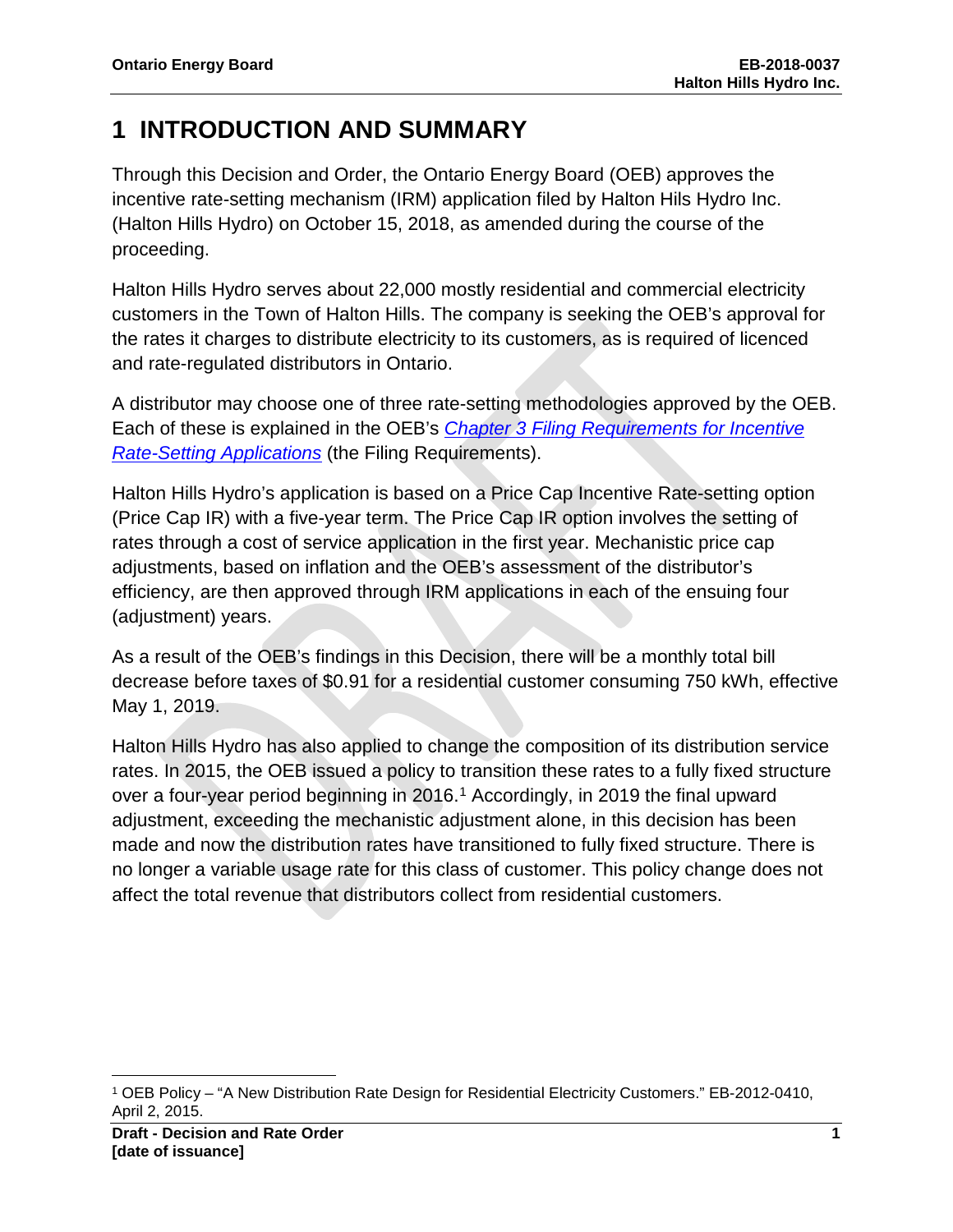### **2 THE PROCESS**

This Decision is being issued by delegated authority, without a hearing, under section 6 of the *Ontario Energy Board Act, 1998* (the OEB Act).

The OEB follows a standardized and streamlined process for IRM applications filed under Price Cap IR. In each adjustment year of a Price Cap IR term, the OEB prepares a Rate Generator Model that includes information from the distributor's past proceedings and annual reporting requirements. A distributor will then review and complete the Rate Generator Model and include it with its application.

During the course of the proceeding, the Rate Generator Model will also be updated or corrected, as required. The Rate Generator Model updates base rates, retail transmission service rates and, if applicable, shared tax saving adjustments. It also calculates rate riders for the disposition of deferral and variance account balances.

Halton Hills Hydro filed its application on October 15, 2018, under section 78 of the OEB Act and in accordance with the Filing Requirements. Halton Hills Hydro supported its application with written evidence and a completed Rate Generator Model. Questions were asked of, and answers were provided by, Halton Hills Hydro through emails and phone calls with the OEB. Based on this information, a draft decision was prepared and provided to Halton Hills Hydro on February 22, 2019. Halton Hills Hydro was given the opportunity to provide its comments on the draft for consideration prior to the OEB issuing this Decision.

## **3 ORGANIZATION OF THE DECISION**

In this Decision, the OEB addresses the following issues, and provides reasons for approving or denying Halton Hills Hydro's proposals relating to each of them:

- Price Cap Adjustment
- Retail Transmission Service Rates
- Group 1 Deferral and Variance Accounts
- Residential Rate Design

In the final section, the OEB addresses the steps to implement the final rates that flow from this Decision.

This Decision does not address rates and charges approved by the OEB in previous proceedings which are not part of the scope of an IRM proceeding (such as specific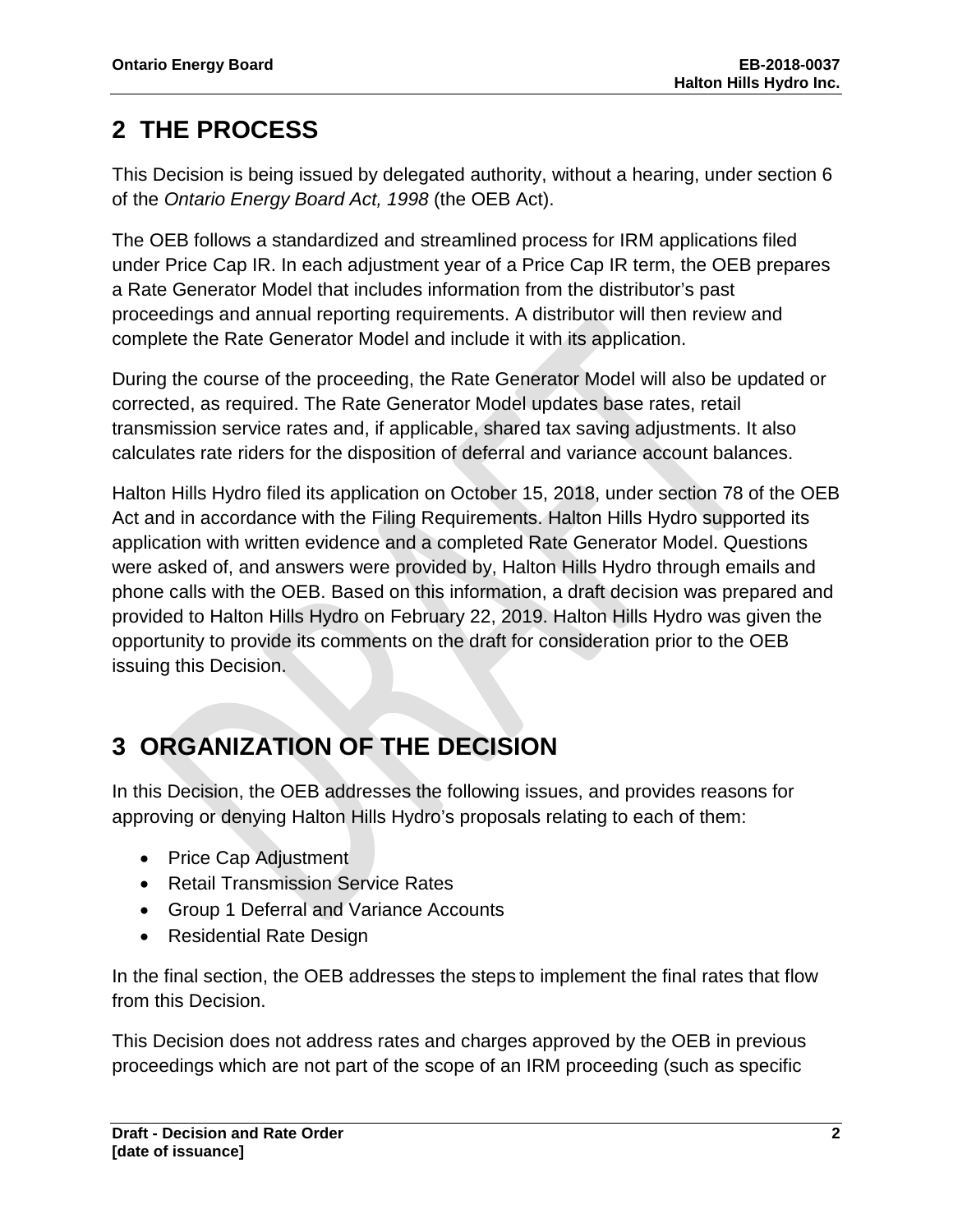service charges<sup>[2](#page-3-0)</sup> and loss factors). No further approvals are required to continue to include these items on a distributor's Tariff of Rates and Charges.

### **4 PRICE CAP ADJUSTMENT**

Halton Hills Hydro seeks to increase its rates, effective May 1, 2019, based on a mechanistic rate adjustment using the OEB-approved *inflation minus X-factor* formula applicable to Price Cap IR applications.

The components of the Price Cap IR formula applicable to Halton Hills Hydro are set out in Table 4.1, below. Inserting these components into the formula results in a 1.50% increase to Halton Hills's rates: *1.50% = 1.50% - (0.00% + 0.00%)*.

|                               | <b>Components</b>                        | <b>Amount</b> |
|-------------------------------|------------------------------------------|---------------|
| Inflation Factor <sup>3</sup> |                                          | 1.50%         |
| X-Factor                      | Productivity <sup>4</sup>                | 0.00%         |
|                               | Stretch $(0.00\% - 0.60\%)$ <sup>5</sup> | 0.00%         |

#### **Table 4.1: Price Cap IR Adjustment Formula**

The inflation factor of 1.50% applies to all Price Cap IR applications for the 2019 rate year.

The X-factor is the sum of the productivity factor and the stretch factor. It is a productivity offset that will vary among different groupings of distributors. Subtracting the X-factor from inflation ensures that rates decline in real, constant-dollar terms, providing distributors with a tangible incentive to improve efficiency or else experience declining net income.

l

<span id="page-3-0"></span> $2$  The most recent proceedings where approval was granted to change specific service charges are Report of the OEB – "Wireline Pole Attachment Charges" EB-2015-0304, Issued March 22, 2018 and the Decision and Order on Energy Retail Service Charges EB-2015-0304, Issued on February 14, 2019. <sup>3</sup> For 2019 Inflation factor see Ontario Energy Board 2019 Electricity Distribution Rate applications - [Updates November 23, 2018.](https://www.oeb.ca/industry/applications-oeb/electricity-distribution-rates/2019-electricity-distribution-rate#updates)

<span id="page-3-1"></span><sup>4</sup> Report of the OEB – "Rate Setting Parameters and Benchmarking under the Renewed Regulatory Framework for Ontario's Electricity Distributors" EB-2010-0379, Issued November 21, 2013, corrected December 4, 2013.

<span id="page-3-4"></span><span id="page-3-3"></span><span id="page-3-2"></span><sup>5</sup> The stretch factor groupings are based on the Report to the Ontario Energy Board – "Empirical Research in Support of Incentive Rate-Setting: 2017 Benchmarking Update", prepared by Pacific Economics Group LLC., August 2018.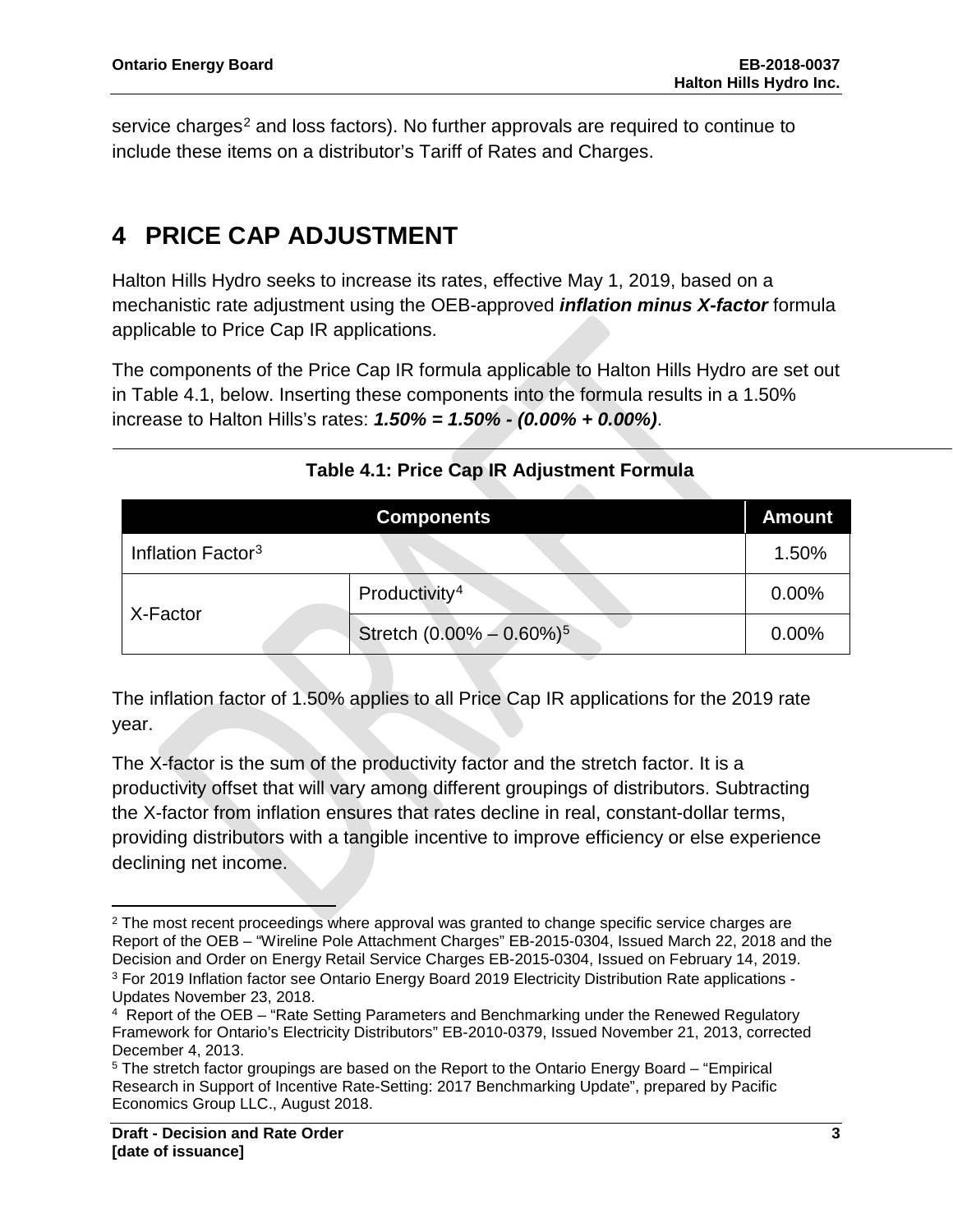The productivity component of the X-factor is based on industry conditions over a historical study period and applies to all Price Cap IR applications for the 2019 rate year.

The stretch factor component of the X-factor is distributor specific. The OEB has established five stretch factor groupings, each within a range from 0.00% to 0.60%. The stretch factor assigned to any particular distributor is based on the distributor's total cost performance as benchmarked against other distributors in Ontario. The most efficient distributor would be assigned the lowest stretch factor of 0.00%. Conversely, a higher stretch factor would be applied to a less efficient distributor (in accordance with its cost performance relative to expected levels) to reflect the incremental productivity gains that the distributor is expected to achieve. The stretch factor assigned to Halton Hills Hydro is 0.00%.

#### **Findings**

The OEB finds that Halton Hills Hydro's request for a 1.50% rate adjustment is in accordance with the annually updated parameters set by the OEB. The adjustment is approved, and Halton Hills Hydro's new rates shall be effective May 1, 2019.

The adjustment applies to distribution rates (fixed and variable charges) uniformly across all customer classes. [6](#page-4-0)

### **5 RETAIL TRANSMISSION SERVICE RATES**

Distributors charge retail transmission service rates (RTSRs) to their customers to recover the amounts they pay to a transmitter, a host distributor or both for transmission services. All transmitters charge Uniform Transmission Rates (UTRs) approved by the OEB to distributors connected to the transmission system. Host distributors charge host-RTSRs to distributors embedded within the host's distribution system.

Halton Hills Hydro is partially embedded within Hydro One Networks Inc's distribution system and is requesting approval to adjust the RTSRs that it charges its customers to reflect the rates that it pays for transmission services included in Table 5.1 and Table 5.2.

<span id="page-4-0"></span> $\overline{\phantom{a}}$ <sup>6</sup> Price Cap IR and Annual IR Index adjustments do not apply to the following rates and charges: rate riders, rate adders, low voltage service charges, retail transmission service rates, wholesale market service rate, smart metering entity charge, rural or remote electricity rate protection charge, standard supply service – administrative charge, transformation and primary metering allowances, loss factors, specific service charges, microFIT charge, and retail service charges.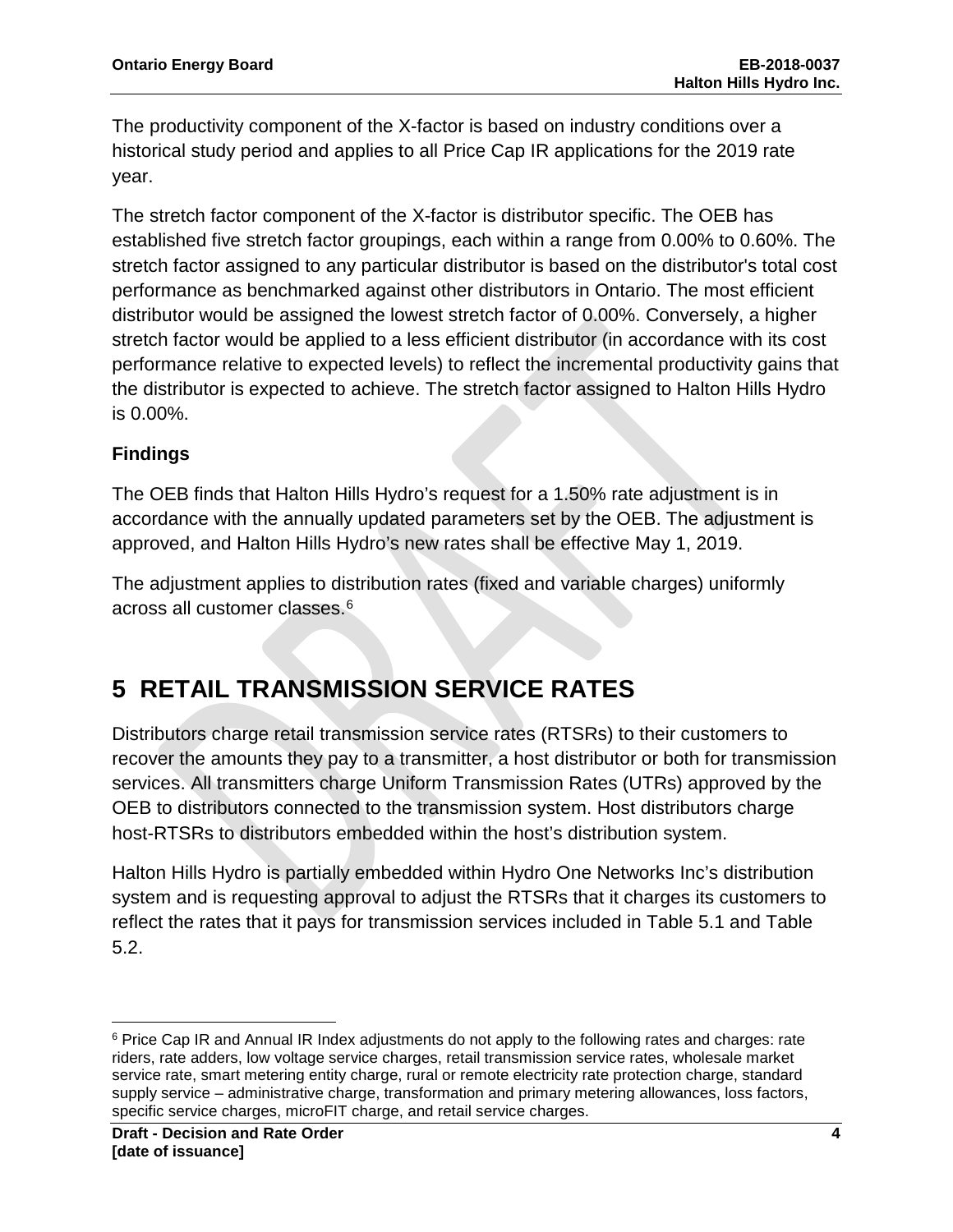#### **Table 5.1: UTRs**[7](#page-5-0)

| <b>Current Approved UTRs (2019)</b>           | per kW |
|-----------------------------------------------|--------|
| <b>Network Service Rate</b>                   | \$3.71 |
| <b>Connection Service Rates</b>               |        |
| <b>Line Connection Service Rate</b>           | \$0.94 |
| <b>Transformation Connection Service Rate</b> | \$2.25 |

#### **Table 5.2: Hydro One Networks Inc. Sub-Transmission Host-RTSRs**[8](#page-5-1)

| <b>Current Approved Sub-Transmission Host RTSRs (2017)</b> | per kW |
|------------------------------------------------------------|--------|
| <b>Network Service Rate</b>                                | \$3.19 |
| <b>Connection Service Rates</b>                            |        |
| <b>Line Connection Service Rate</b>                        | \$0.77 |
| <b>Transformation Connection Service Rate</b>              | \$1.75 |

#### **FIndings**

Halton Hills Hydro's proposed adjustment to its RTSRs is approved. The RTSRs were adjusted based on the current host-RTSRs and the UTRs current at the time of the filing. The OEB finds that the new 2019 UTRs are to be incorporated into the rate model to adjust the RTSRs that Halton Hills Hydro will charge its customers accordingly.

The differences resulting from the approval of new 2019 RTSRs will be captured in Accounts 1584 and 1586 for future disposition.

### **6 GROUP 1 DEFERRAL AND VARIANCE ACCOUNTS**

In each year of an IRM term, the OEB will review a distributor's Group 1 deferral and variance accounts in order to determine whether their total balance should be

l <sup>7</sup> Decision and Order, EB-2018-0326, December 20, 2018.

<span id="page-5-1"></span><span id="page-5-0"></span><sup>8</sup> Decision and Order, EB-2016-0081, December 21, 2016.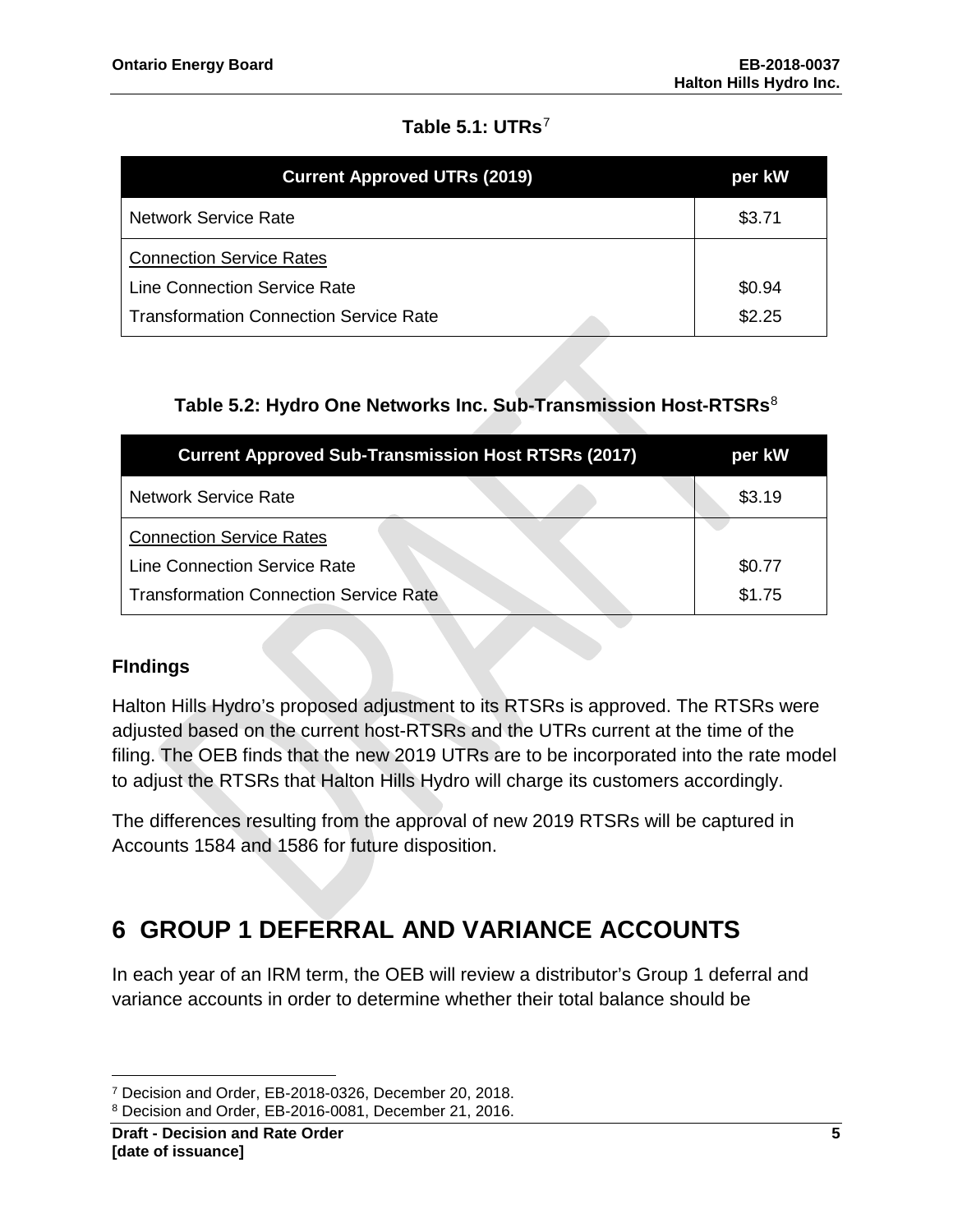disposed.[9](#page-6-0) OEB policy requires that Group 1 accounts be disposed if they exceed (as a debit or credit) a pre-set disposition threshold of \$0.001 per kWh, unless a distributor justifies why balances should not be disposed.<sup>[10](#page-6-1)</sup> If the balance does not exceed the threshold, a distributor may elect to request disposition.

The 2017 actual year-end total balance for Halton Hills Hydro's Group 1 accounts including interest projected to April 30, 2019 is a credit of \$723,715. This amount represents a total credit claim of \$0.0015 per kWh, which does exceed the disposition threshold.

Included in the balance of the Group 1 accounts is the Global Adjustment (GA) account debit balance of \$754,583. Costs for the commodity portion of its electricity service reflects the sum of two charges: the price of electricity established by the operation of the Independent Electricity System Operator (IESO) administered wholesale market, and the GA.[11](#page-6-2)

The GA is paid by consumers in several different ways:

- For Regulated Price Plan (RPP) customers, the GA is incorporated into the standard commodity rates, therefore there is no variance account for the GA.
- Customers who participate in the Ontario Industrial Conservation Initiative program are referred to as "Class A" customers. These customers are assessed GA costs through a peak demand factor that is based on the percentage their demand contributes to the top five Ontario system peaks. This factor determines a Class A customer's allocation for a year-long billing period that starts in July every year. As distributors settle with Class A customers based on the actual GA costs there is no resulting variance.
- "Class B" non-RPP customers pay the GA charge based on the amount of electricity they consume in a month (kWh). Class B non-RPP customers are billed GA based on the IESO published GA price. For Class B non-RPP customers, distributors track any difference between the billed amounts and actual costs in the GA Variance Account for disposal, once audited.

<span id="page-6-0"></span>l  $9$  Group 1 accounts track the differences between the costs that a distributor is billed for certain IESO and host distributor services (including the cost of power) and the associated revenues that the distributor receives from its customers for these services. The total net difference between these costs and revenues is disposed to customers through a temporary charge or credit known as a rate rider. <sup>10</sup> Report of the OEB – "Electricity Distributors' Deferral and Variance Account Review Initiative (EDDVAR)." EB-2008-0046, July 31, 2009.

<span id="page-6-2"></span><span id="page-6-1"></span> $11$  The GA is established monthly, by the IESO, and varies in accordance with market conditions. It is the difference between the market price and the sum of the rates paid to regulated and contracted generators and conservation and demand management (demand response) program costs.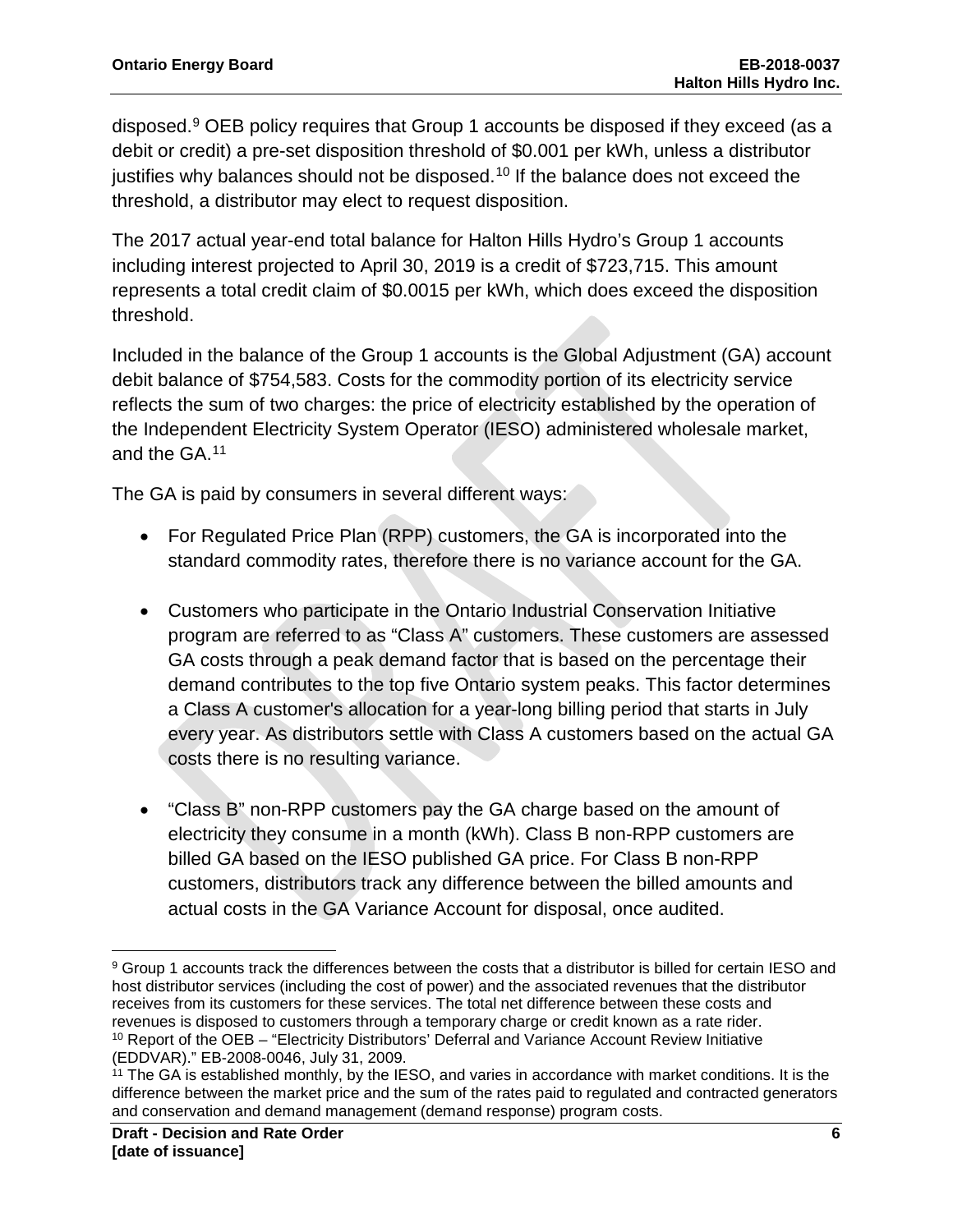Under the general principle of cost causality, customer groups that cause variances should be responsible for paying (or receiving credits) for their disposal. The movement from one class to another should not prevent identifiable customers from paying down/receiving a debit/credit balance.

Halton Hills Hydro proposes the recovery of its GA variance account balance of \$754,583 as at December 31, 2017, including interest to April 30, 2019, in accordance with the following table.

| <b>Proposed Amounts</b>                                                                                                      | <b>Proposed Method</b><br>for Recovery |
|------------------------------------------------------------------------------------------------------------------------------|----------------------------------------|
| \$630,179 recovered from customers who were Class B for the<br>entire period from January 2017 to December 2017              | per kWh rate rider                     |
| \$124,404 from customers formerly in Class B during the period<br>January 2017 to June 2017 who were reclassified to Class A | 12 equal installments <sup>12</sup>    |

### **Table 6.1: Recovery of GA Variance**

The balance of the Group 1 accounts includes \$8,234 for the refund of Capacity Based Recovery (CBR) charges for Class B customers related to the IESO's wholesale energy market for Capacity Based Recovery program. Distributors paid CBR charges to the IESO in 2016 and recorded these to a dedicated sub-account. The disposition of this sub-account is impacted by whether or not a distributor had any customers who were part of Class A during the period from January 2017 to December 2017. The disposition is also impacted by whether or not the Class B CBR rate riders in the 2019 IRM Rate Generator Model<sup>[13](#page-7-1)</sup> rounds to zero at the fourth decimal place in one or more rate classes.

Halton Hills Hydro had Class A customers during the period from January 2017 to December 2017 but the CBR Class B rate riders calculated rounded to zero at the fourth decimal place in one or more of the rate classes. In this event, the entire Account 1580 sub-account CBR Class B is added to the Account 1580WMS control account to be disposed through the general purpose Group 1 Deferral and Variance Account.

The remaining Group 1 accounts being sought for disposition, through the general Deferral and Variance Account rate rider, include the following flow through variance accounts: Low Voltage Charges, Smart Meter Entity Charges, Wholesale Market Service Charges, Retail Transmission Service Charges and Commodity Power

l <sup>12</sup> 2019 IRM Rate Generator Model, Tab 6.1a "GA Allocation".

<span id="page-7-1"></span><span id="page-7-0"></span><sup>13</sup> 2019 IRM Rate Generator Model, Tab 6.2 "CBR B".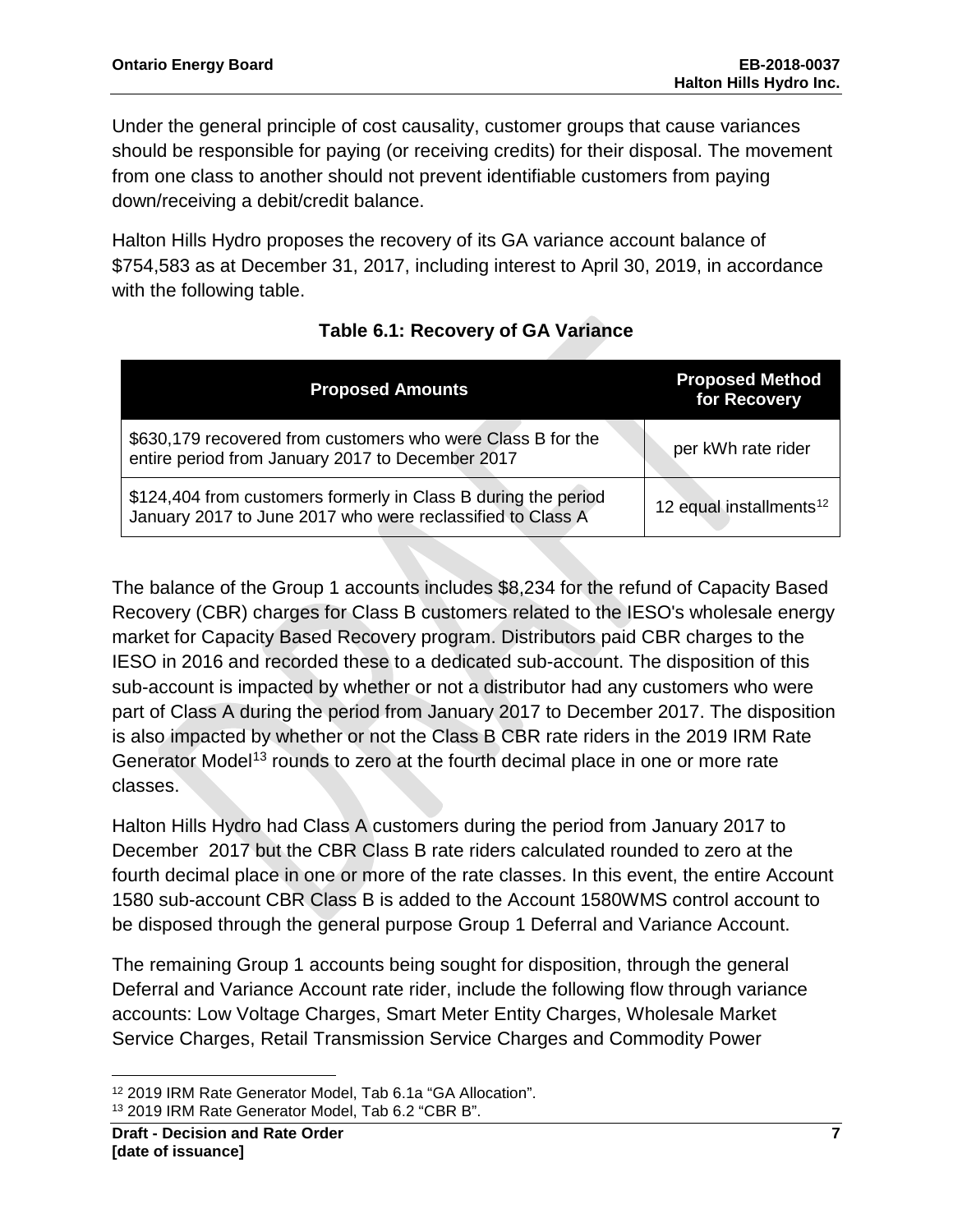Charges. These Group 1 accounts have a total credit balance of \$1,478,298, which results in a refund to customers.

The balances proposed for disposition reconcile with the amounts reported as part of the OEB's *Electricity Reporting and Record-Keeping Requirements.* [14](#page-8-0) Halton Hills Hydro further notes that its proposal for a one-year disposition period is in accordance with the OEB's policy.<sup>[15](#page-8-1)</sup>

Earlier this year, the OEB suspended its approvals of Group 1 rate riders on a final basis. As stated in its letter to the sector dated July 20, 2018, the OEB will determine whether the riders will be approved on an interim basis or not approved at all (i.e. no disposition of account balances) on a case by case basis until further notice.<sup>[16](#page-8-2)</sup>

#### **Findings**

The OEB approves the disposition of a credit balance of \$723,715 as of December 31, 2017, including interest projected to April 30, 2019 for Group 1 accounts on an interim basis.

The following table identifies the principal and interest amounts which the OEB approves for disposition.

| Account<br><b>Name</b>                                 | <b>Account</b><br><b>Number</b> | <b>Principal</b><br>Balance (\$)<br>А | <b>Interest</b><br><b>Balance (\$)</b><br>в | Total<br>Claim (\$)<br>$C = A + B$ |
|--------------------------------------------------------|---------------------------------|---------------------------------------|---------------------------------------------|------------------------------------|
| LV Variance Account                                    | 1550                            | 7,548                                 | (3,885)                                     | 3,663                              |
| <b>Smart Meter Entity Variance</b><br>Charge           | 1551                            | (5,390)                               | (97)                                        | (5, 487)                           |
| RSVA - Wholesale Market<br>Service Charge              | 1580                            | (501, 757)                            | (7, 949)                                    | (509, 706)                         |
| <b>RSVA - Retail Transmission</b><br>Network Charge    | 1584                            | (44, 521)                             | (1, 564)                                    | (46,085)                           |
| RSVA - Retail Transmission<br><b>Connection Charge</b> | 1586                            | (99, 585)                             | (3'825)                                     | (103, 410)                         |

**Table 6.2: Group 1 Deferral and Variance Account Balances**

 $\overline{\phantom{a}}$ 

<span id="page-8-0"></span><sup>14</sup> Electricity Reporting and Record Keeping Requirements, Version dated May 3, 2016.

<span id="page-8-1"></span><sup>15</sup> Report of the OEB – "Electricity Distributors' Deferral and Variance Account Review Initiative (EDDVAR)." EB-2008-0046, July 31, 2009.

<span id="page-8-2"></span><sup>16</sup> OEB letter to all rate-regulated licensed electricity distributors, Re: OEB's Plan to Standardize Processes to Improve Accuracy of Commodity Pass-Through Variance Accounts, July 20, 2018.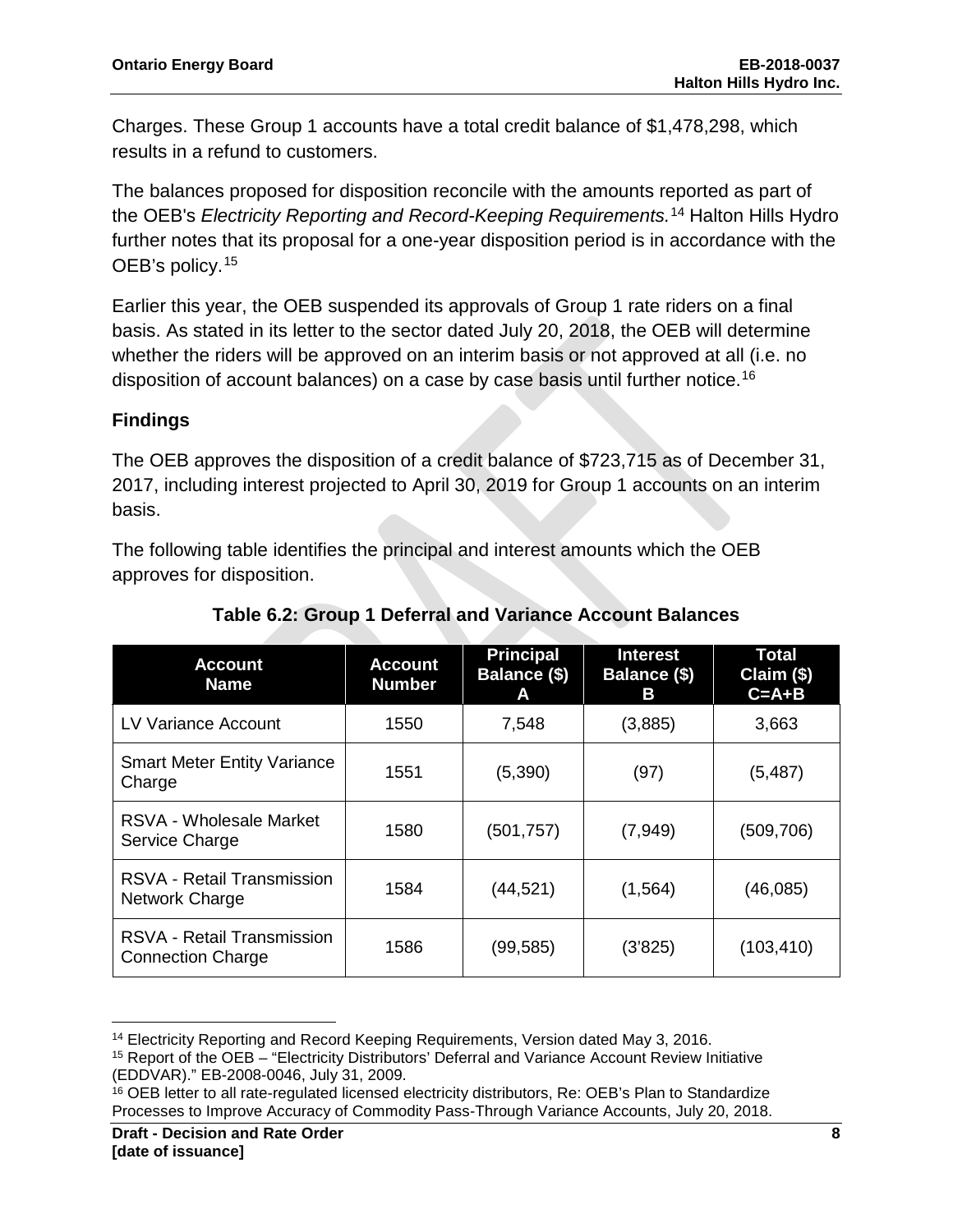| RSVA – Power                           | 1588 | (790, 191) | (27,082) | (817, 273) |
|----------------------------------------|------|------------|----------|------------|
| RSVA - Global Adjustment               | 1589 | 723,224    | 31,358   | 754,583    |
| <b>Totals for all Group 1 accounts</b> |      | (710, 672) | (13,043) | (723, 715) |

The balance of each of the Group 1 accounts approved for disposition shall be transferred to the applicable principal and interest carrying charge sub-accounts of Account 1595. Such transfer shall be pursuant to the requirements specified in Article 220, Account Descriptions, of the *Accounting Procedures Handbook for Electricity Distributors*. [17](#page-9-0) The date of the transfer must be the same as the effective date for the associated rates, which is, generally, the start of the rate year. Halton Hills Hydro shall ensure these adjustments are included in the reporting period ending June 30, 2019 (Quarter 2).

The OEB approves these balances to be disposed through interim rate rider and charges as calculated in the Rate Generator Model. The interim rate rider and charges will be in effect over a one-year period from May 1, 2019 to April 30, 2020.<sup>[18](#page-9-1)</sup>

## **7 RESIDENTIAL RATE DESIGN**

All residential distribution rates currently include a fixed monthly charge and a variable usage charge. The OEB's residential rate design policy stipulates that distributors will transition residential customers to a fully fixed monthly distribution service charge over a four-year period, beginning in 2016.<sup>[19](#page-9-2)</sup> This is the last year of Halton Hills Hydro transition period and, accordingly, 2019 is the final year in which Halton Hills Hydro rates will be adjusted upwards by more than the mechanistic adjustment alone. Halton Hills Hydro has transitioned to a fully fixed structure.

The OEB expects an applicant to apply two tests to evaluate whether mitigation of bill impacts for customers is required during the transition period. Mitigation usually takes the form of a lengthening of the transition period. The first test is to calculate the change in the monthly fixed charge, and to consider mitigation if it exceeds \$4. The second is to calculate the total bill impact of the proposals in the application for low volume residential customers (defined as those residential RPP customers whose consumption

 $\overline{a}$ 

<span id="page-9-0"></span><sup>17</sup> Accounting Procedures Handbook for Electricity Distributors, effective January 1, 2012.

<span id="page-9-1"></span><sup>&</sup>lt;sup>18</sup> 2019 IRM Rate Generator Model Tab 6.1 GA, Tab 6.1a GA Allocation and Tab 7 Calculation of Def-Var RR.

<span id="page-9-2"></span> $19$  As outlined in the Policy cited at footnote 1 above.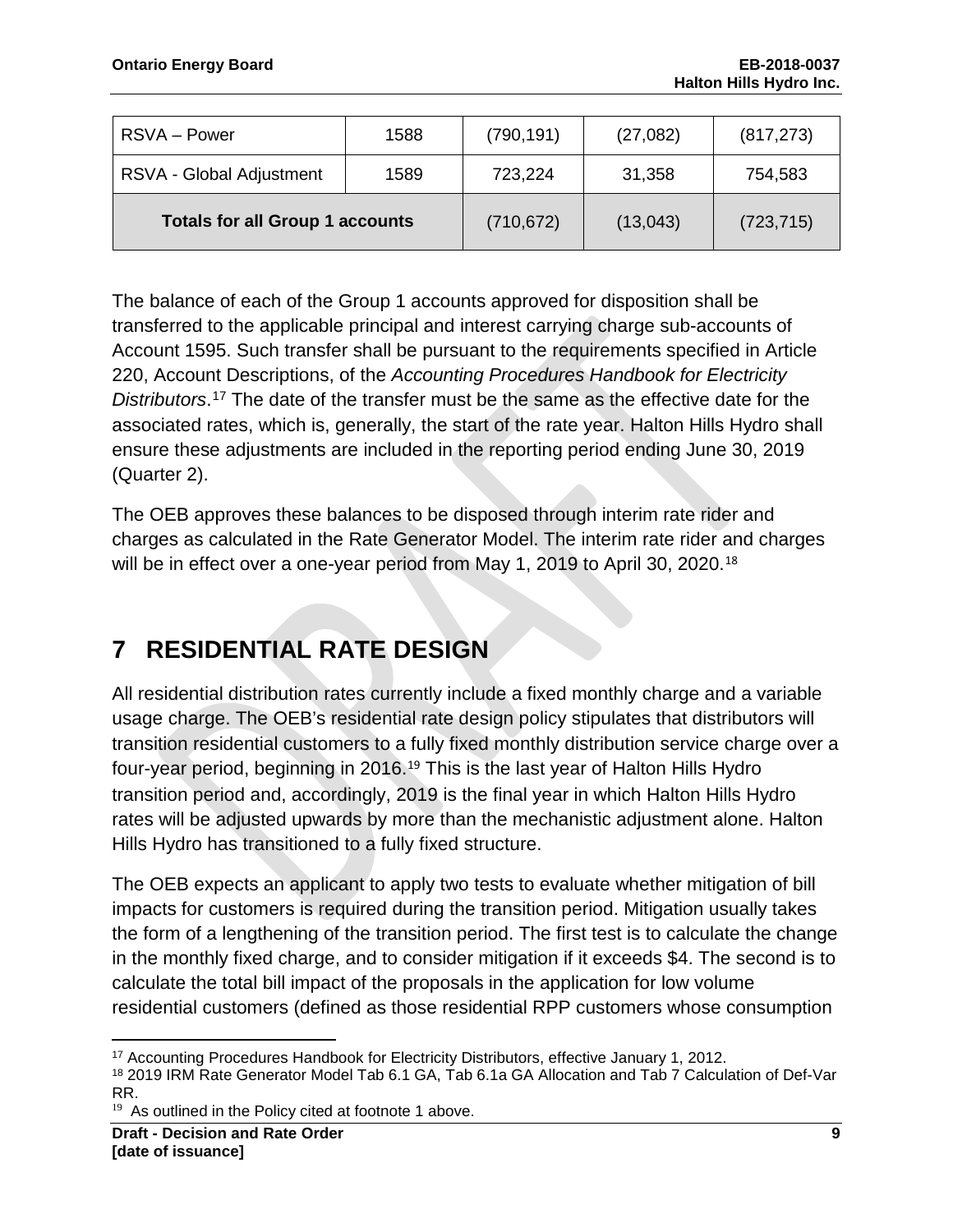is at the  $10<sup>th</sup>$  percentile for the class). Mitigation may be required if the bill impact related to the application exceeds 10% for these customers.

Halton Hills Hydro notes that the implementation of the transition results in an increase to the fixed charge prior to the price cap adjustment of \$2.92. The bill impacts arising from the proposals in this application, including the fixed rate change, are below 10% for low volume residential customers.

#### **Findings**

The distributor has now completed its transition to a fully fixed rate structure. The OEB finds that the proposed 2019 increase to the monthly fixed charge is calculated in accordance with the OEB's residential rate design policy. The results of the monthly fixed charge, and total bill impact for low consumption residential consumers demonstrate that no mitigation is required. The OEB approves the increase as proposed by the applicant and calculated in the final Rate Generator Model.

### **8 IMPLEMENTATION AND ORDER**

This Decision is accompanied by a Rate Generator Model, applicable supporting models, and a Tariff of Rates and Charges (Schedule A).

Model entries were reviewed in order to ensure that they are in accordance with Halton Hills Hydro's last cost of service decision, and to ensure that the 2018 OEB-approved Tariff of Rates and Charges, as well as the cost, revenue and consumption results from 2017, are as reported by Halton Hills Hydro to the OEB.

The Rate Generator Model was adjusted, where applicable, to correct any discrepancies. The Rate Generator Model incorporates the rates set out in the following table.

| Rate                                                             | per kWh  |
|------------------------------------------------------------------|----------|
| <b>Rural or Remote Electricity Rate Protection (RRRP)</b>        | \$0.0005 |
| Wholesale Market Service (WMS) billed to Class A and B Customers |          |
| Capacity Based Recovery (CBR) billed to Class B Customers        | \$0.0004 |

### **Table 8.1: Regulatory Charges**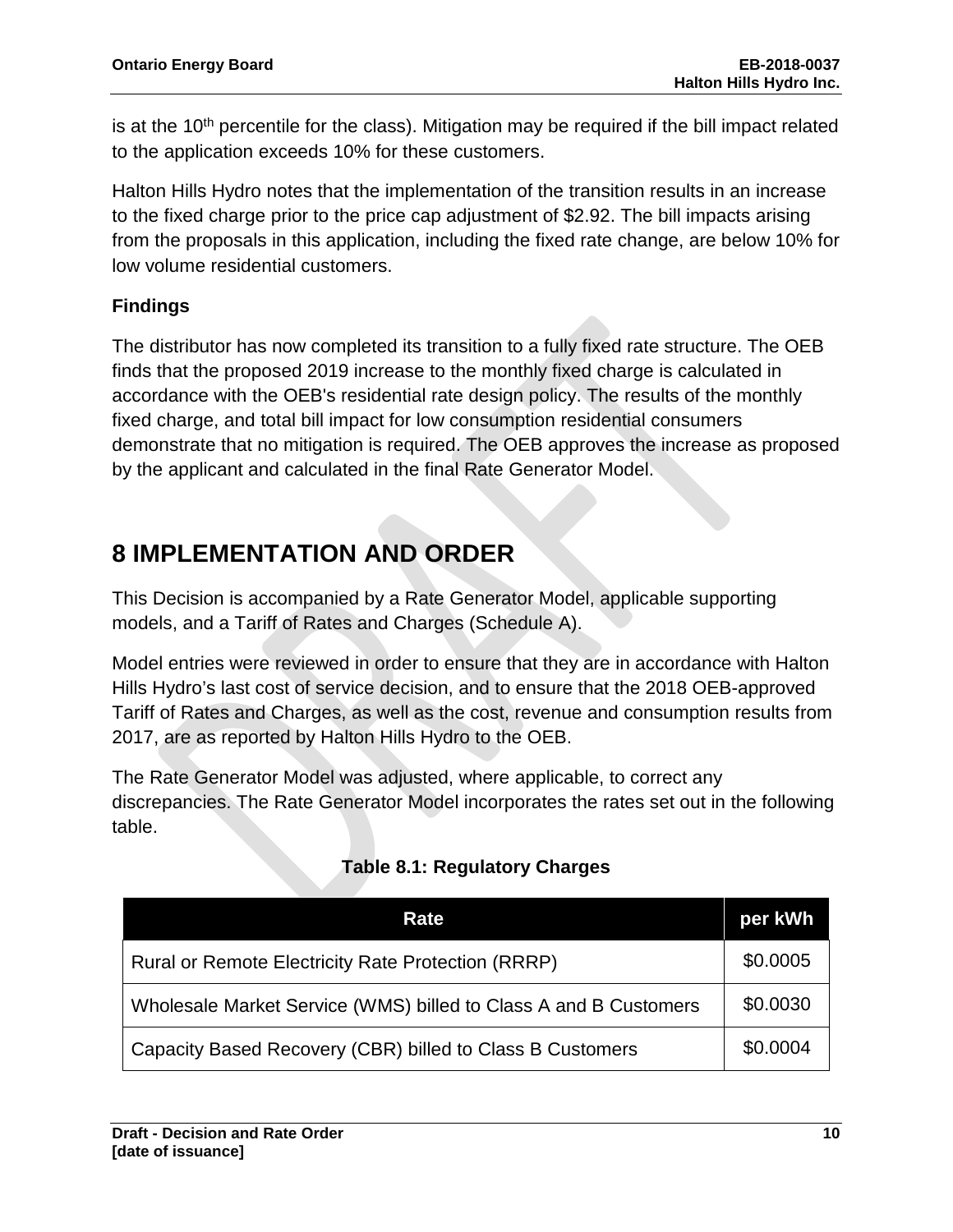Each of these rates is a component of the "Regulatory Charge" on a customer's bill, established annually by the OEB through a separate, generic order. The RRRP, WMS and CBR rates were set by the OEB on December 20, 2018. [20](#page-11-0)

The Smart Metering Entity Charge is a component of the "Distribution Charge" on a customer's bill, established by the OEB through a separate order. The Smart Metering Entity Charge was set by the OEB on March 1, 2018.[21](#page-11-1)

#### **THE ONTARIO ENERGY BOARD ORDERS THAT**

1. The Tariff of Rates and Charges set out in Schedule A of this Decision and Rate Order is approved effective May 1, 2019 for electricity consumed or estimated to have been consumed on and after such date. Halton Hills Hydro Inc. shall notify its customers of the rate changes no later than the delivery of the first bill reflecting the new final and interim rates.

**DATED** at Toronto, [date]

**ONTARIO ENERGY BOARD**

*Original Signed By*

Kirsten Walli Board Secretary

l

<span id="page-11-1"></span><span id="page-11-0"></span><sup>20</sup> Decision and Order, EB-2018-0294, December 20, 2018. <sup>21</sup> Decision and Order, EB-2017-0290, March 1, 2018.